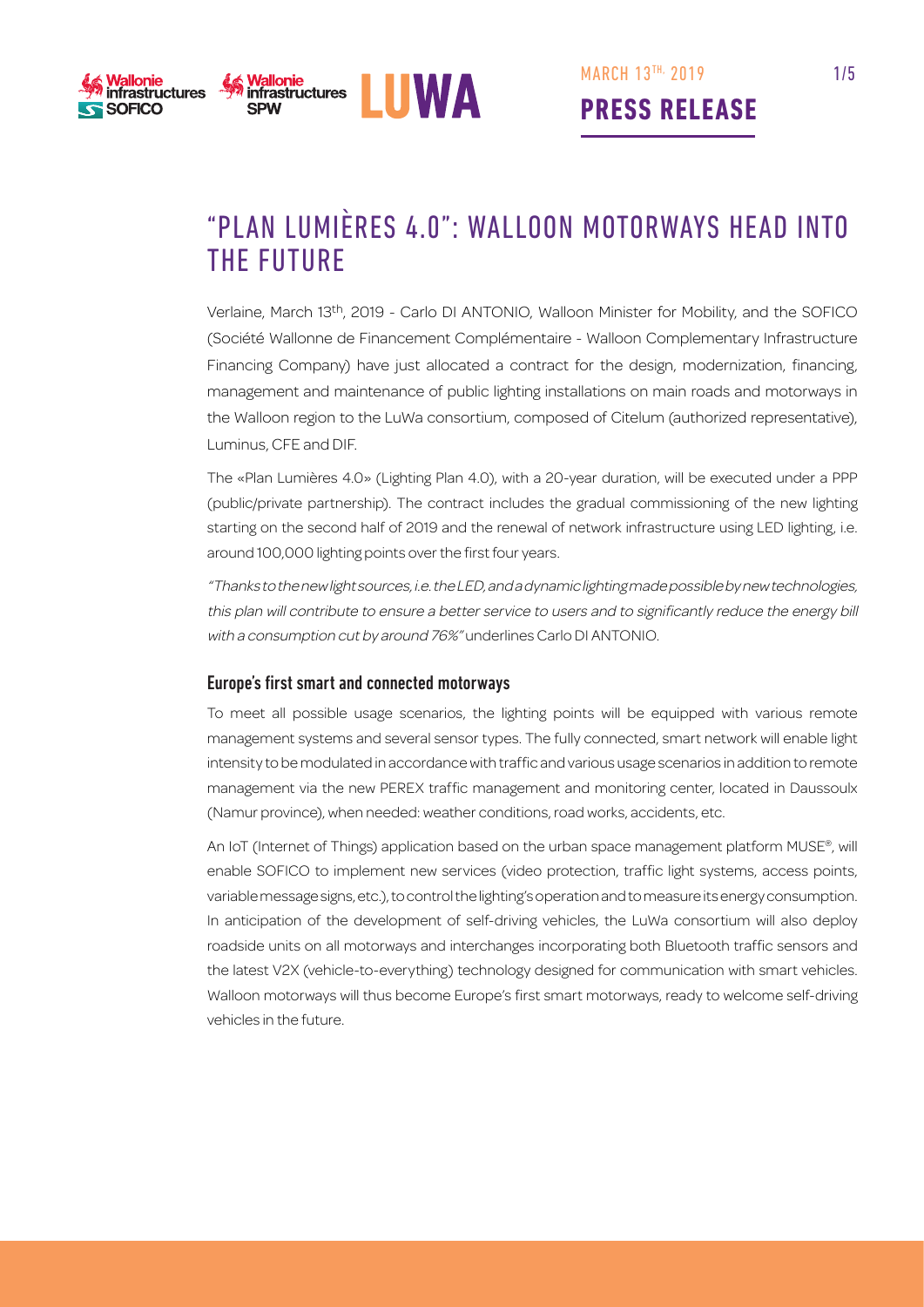



## Optimal, economical and eco-friendly lighting

The renovation plan includes the replacement of obsolete sodium lamps and the modernization of lighting infrastructure: transformers, power supply stations, power lines and street lamps, along 2,700 kilometers of motorways and national roads (including 400 kilometers of interchanges), and at motorway and vehicle-share parking areas. The choice was made to use long-lasting and sustainable materials from the standpoint of life-cycle and recycling.

Replacement by LED lamps, with lower energy consumption and a longer lifespan, together with a light intensity variation system, will ultimately allow for a 76% energy savings, preventing 166,000 tons of  $\mathrm{CO}_2$  emissions and reducing light pollution. This new lighting which incorporates preservation of natural areas and biodiversity, will accordingly form part of the Wallonie#Demain environmental transition plan, supported by Carlo DI ANTONIO, Environment and Ecological Transition Minister.

#### Users and safety at the heart of the project

The works will be carried out mostly at night to minimize inconvenience to drivers and ensure the safety of works teams. The ultimate goal is to attain more than 99% equipment availability and to deliver flawless quality of service and operation.

The safety of the region will be optimized through the rehabilitation and bringing into compliance of the motorway lighting network. The high-performance LED lamps selected will provide more accurate color rendering for markedly improved visibility, comfort and safety for users.

Lighting levels will be stratified according to the different types of roads in question and will be modulated in accordance with given situations: interchanges that light up when a vehicle arrives, lighting to alert a driver moving in the wrong direction, enhanced lighting intensity during bad weather, etc.

#### Focus on human, social and economic factors

This ambitious project will position Wallonia as a model for social inclusion and employment: 400 new jobs created, 100,000 hours of training run with Missions Régionales pour l'Emploi (MIRE), payment of part of the Redevances de Disponibilité Brutes fund to personnel inclusion and recruitment companies through the scheme Entreprises de Travail Adapté (protected workshops).

The project's budget is €600M over 20 years, to be financed by SOFICO. It will allow for the replacement of the entire lighting system, making it much more efficient, with a budget envelope identical to the one currently allocated to this item of expenditure.

For the project, SOFICO will be assisted by the government department SPW (Service public de Wallonie) for project-related technical operations.

This Plan Lumières 4.0 is one step of a major ITS (Intelligent Transport System) plan currently deployed by the SOFICO to develop the smart motorways of tomorrow.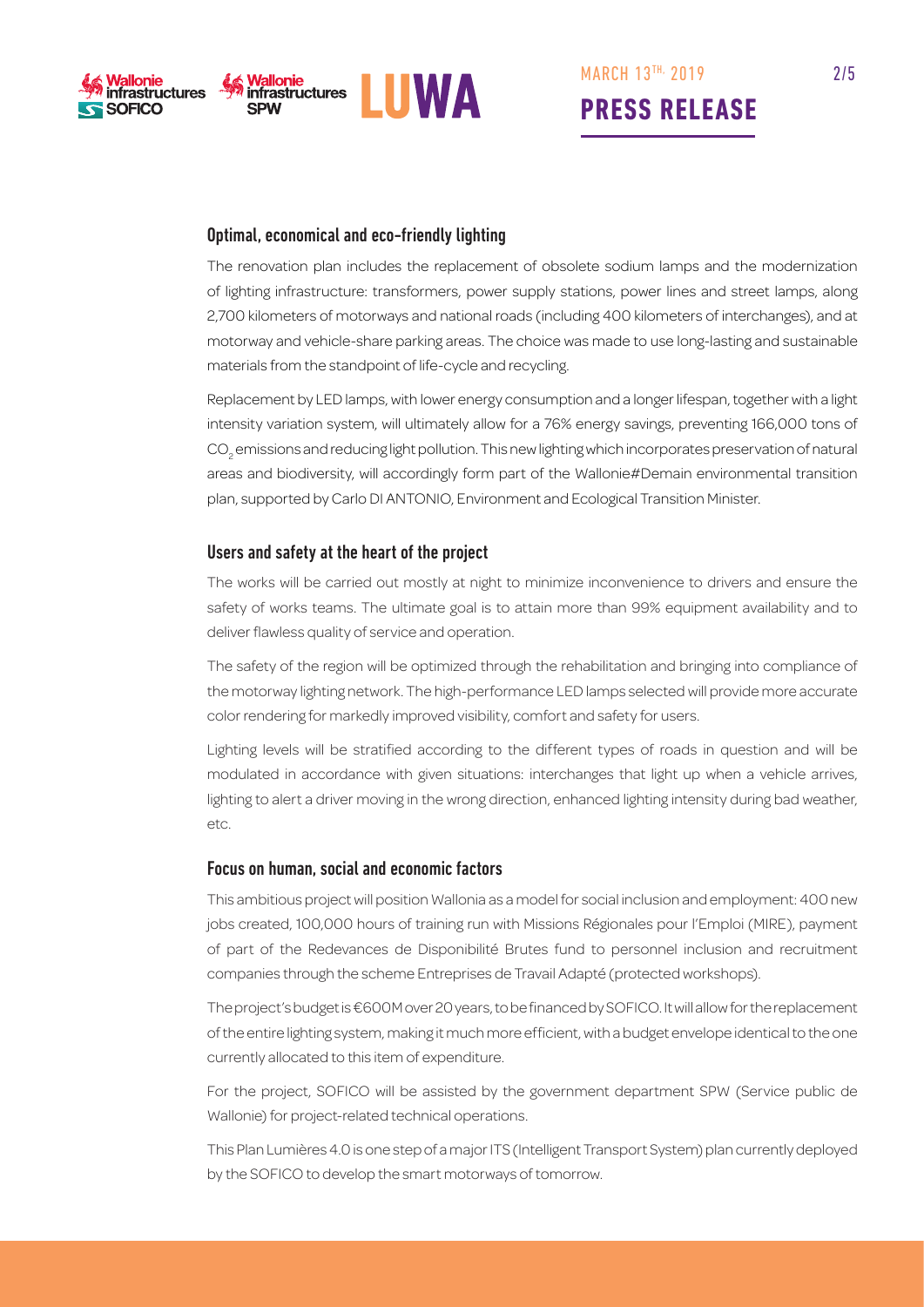



**PRESS RELEASE**

## About SOFICO

The Société Wallonne de Financement Complémentaire des Infrastructures (SOFICO) was created in 1994 by the Walloon government.

It provides missing links in the European road and riverine transport network crossing Wallonia.

It is also prime contractor for the structural road network that includes Walloon motorways and national roads spanning approx. 2,300km. It finances, maintains, refurbishes and manages this network, particularity through revenues from the per-kilometer charging system. It is assisted in this role by SPW Mobilité et Infrastructures. To address the need to ensure the smooth flow of increasingly congested traffic at the entrance to major cities, SOFICO prioritizes intermodality, the implementation of vehicle-share parking along major routes and initiatives linked to the smart motorways project. It also manages motorway rest area franchises.

SOFICO is also active in the telecoms field and manages the Walloon fiber-optic network.

Additionally, it awards franchises for the development of renewables projects along the roadway infrastructure that it manages.

For 25 years, SOFICO has been working towards a more mobile, connected and green Wallonia.

More information on www.sofico.org

#### About SERVICE PUBLIC DE WALLONIE (SPW)

The SPW Infrastructures is a main Walloon player in the fields of design, financing, management and operation of quality infrastructures for the economic and social deployment of Wallonia. It provides quality, safe, accessible to all and environment-friendly infrastructures to citizens and companies.

It notably manages:

- Road and motorway networks including their equipment, infrastructure and annexes with a security and mobility aim;
- Road and motorway traffic including road information;
- Electrical, mechanical and electromechanics works and associated;
- The RAVel network including its deployment, investments and its promotion;
- The development, maintenance and operation of the optical fiber and telecommunication network.

#### About CITELUM

EDF Group subsidiary, Citelum develops its smart lighting expertise in the fields of traffic light systems, artistic lightings and connected urban services: videoprotection, traffic management, smart parking, electric vehicles charging points, Li-Fi, air quality sensors and the digital services management platform MUSE®.

Over 1,000 cities and industries in the world have already trusted Citelum: Mexico City, São Luis, Santiago de Chile, Copenhagen, Barcelona, Naples, Dijon, Sète…

With 2,500 employees, the Group generated a turnover of 318 million Euros (75% out of France) in 2018.

More information on www.citelum.com / Twitter: @Citelum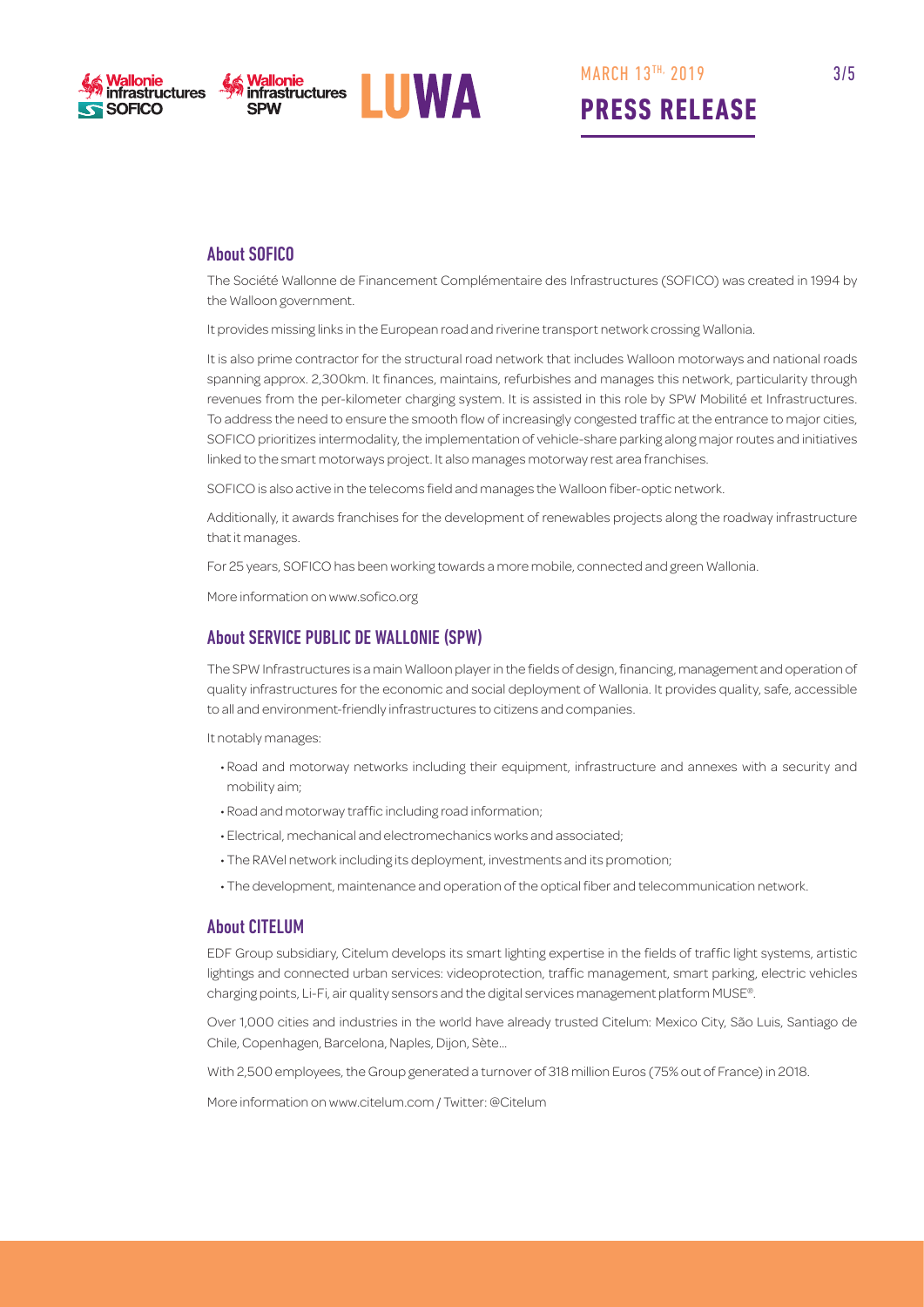





### About LUMINUS

Luminus is an electricity generator and provider of energy and energy services. The company is the foremost provider of land-based wind and hydro-electric energy in Belgium. Luminus also plays a key role in security of supply for Belgium through several natural gas power plants that compensate for the fluctuating nature of solar and wind energy. With an installed capacity of 2,054 MW as of September 2018, it accounts for around 10% of total installed capacity within the country. It sells electricity, gas and energy services to two million private and business clients, representing a market share of around 20%. The company invests in order to address energy concerns of the future by offering its clients innovative energy efficiency solutions and is continuing its developments within the renewables sector. It has around 2,000 employees. Four the seventh year in a row, our company is classed among the 64 Belgian companies ranked as a Top Employer. It draws upon its substantial local presence and the expertise of the EDF group, one of the major players in the global energy sector.

More information on www.edfluminus.be.

#### About CFE

CFE, founded in 1880 is a Belgian industrial group active in three different divisions; the Dredging, Environment, Offshore and Infra activities are carried out by DEME, the Real Estate Development and the third division Contracting encompasses the group's construction, multitechnics and rail activities in Belgium, Luxembourg and Poland.

MOBIX, an integral part of the CFE group, represents a turnover of more than 70 million euros and employs almost 600 people for the whole of Belgium. MOBIX is positioned as a multidisciplinary entrepreneur and has two divisions: on the one hand the Rail division, which brings its expertise in the field of catenaries, signaling, laying of tracks and securing, on the other hand the division Utilities specializes in the placement of public lighting, the installation of gas distribution networks and high, medium and low voltage networks.

More information on www.cfe.be

#### About DIF

DIF is an independent infrastructure fund manager, with €5.6 billion of assets under management across seven closed-end infrastructure funds and several co-investment vehicles. DIF invests in greenfield and brownfield infrastructure assets located primarily in Europe, North America and Australasia through two complementary strategies:

- DIF Infrastructure V targets equity investments in public-private partnerships (PPP/PFI/P3), concessions, regulated assets and renewable energy projects with long-term contracted or regulated income streams that generate stable and predictable cash flows.
- DIF Core Infrastructure Fund I targets equity investments in small to mid-sized infrastructure assets in the energy, transportation and telecom sectors with mid-term contracted income streams that generate stable and predictable cash flows.

DIF has a team of over 110 professionals, based in eight offices located in Schiphol (the Netherlands), Frankfurt, London, Luxembourg, Madrid, Paris, Sydney and Toronto.

More information on www.dif.eu